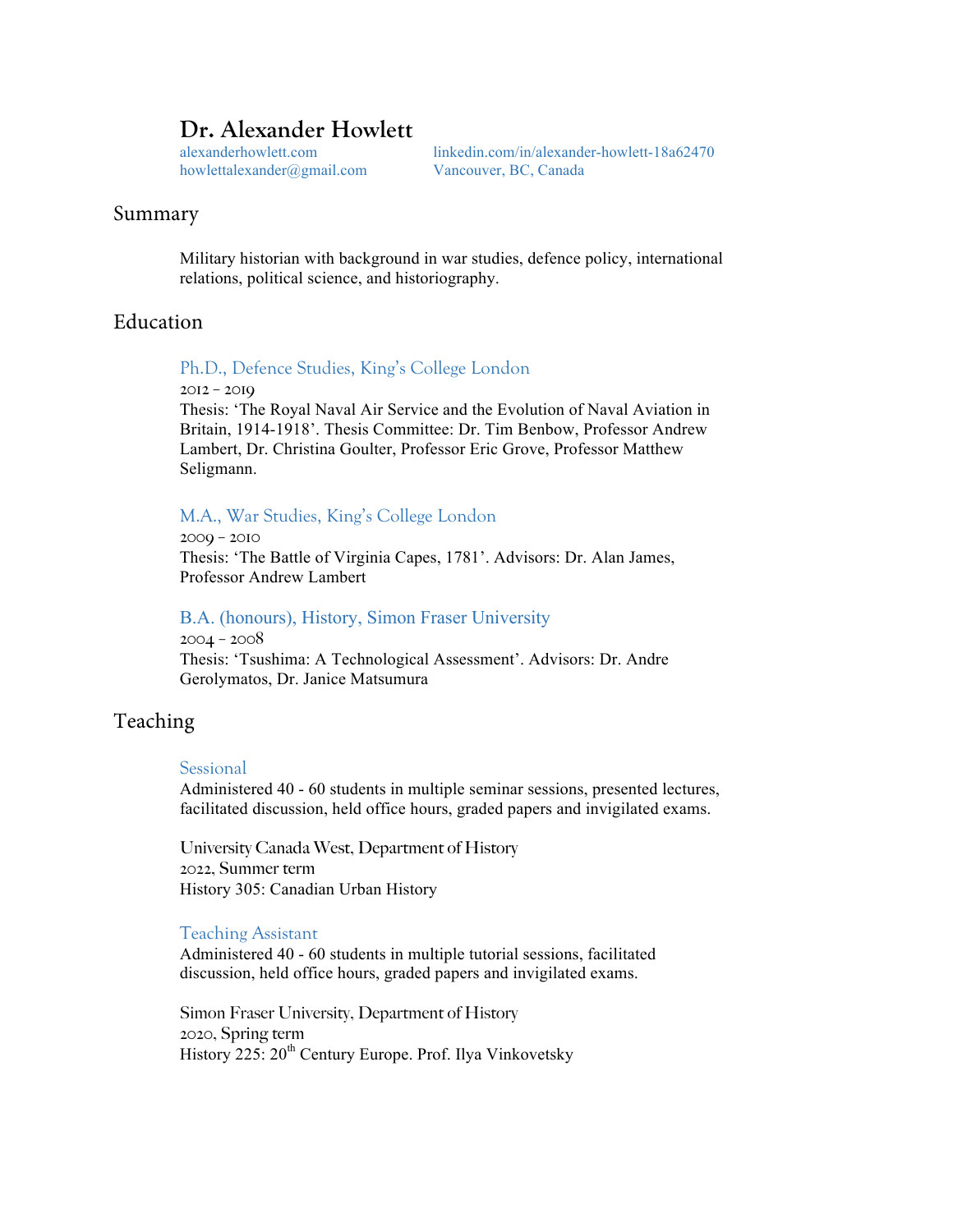2016, Spring and Fall terms History 254: China to 1800. Prof. Weiting Guo History 225: 20<sup>th</sup> Century Europe. Prof. Paul Garfinkel

### Student Tutor

Simon Fraser University, Athletics Department, 2011 – 2015 Tutored undergraduate groups and individual student athletes in subjects including history, geography, philosophy, and sociology.

# Editing

## Research Assistant, Editor

2006, 2010 - 2011, 2020 - 2023

Worked as part of a team of post-graduate researchers, compiled dossiers, bibliographies, indexes and glossaries. Conducted data analysis, archival and database research, and interviewed clients. Edited manuscripts and articles for clients and journals.

The Naval Review, Assistant Editor 2022-3. Project Lead: Michael Beardall Assisted the senior editor with the production of *The Naval Review* journal, met with executive committee to plan issues, copyedited essays.

University of Victoria, School of Public Administration 2022. Project Lead: Evert Lindquist Compiled index for the Oxford University Press, *Policy Success in Canada: Cases, Lessons, Challenges*

Simon Fraser University, School of Public Administration 2022. Project Lead: Michael Howlett Compiled index for the Routledge, *The Routledge Handbook of Policy Tools*

Toronto Metropolitan University, Department of Politics & Public Admin. 2020-22. Project Lead: Dr. Andrea Migone Post-doctoral research on naval procurement, focusing on the Canadian Surface Combatant (CSC) program and the Australian *Hunter*-class procurement. Included SSHRC grant applications, journal publications and editorial work.

Simon Fraser University, Department of Political Science 2021. Project Lead: Prof. Laurent Dobuzinskis, Edited manuscript, compiled bibliography, and created graphics for the first volume of Professor Dobuzinskis' monograph, *Moral Discourse in the History of Political Thought*

National University of Singapore, Lee Kuan Yew School of Public Policy. 2021. Project Lead: Prof. M. Ramesh Compiled glossary and index for Elgar, *Dictionary of Public Policy*

Toronto Metropolitan University, Department of Politics & Public Admin. 2020. Project Lead: Dr. Bryan Evans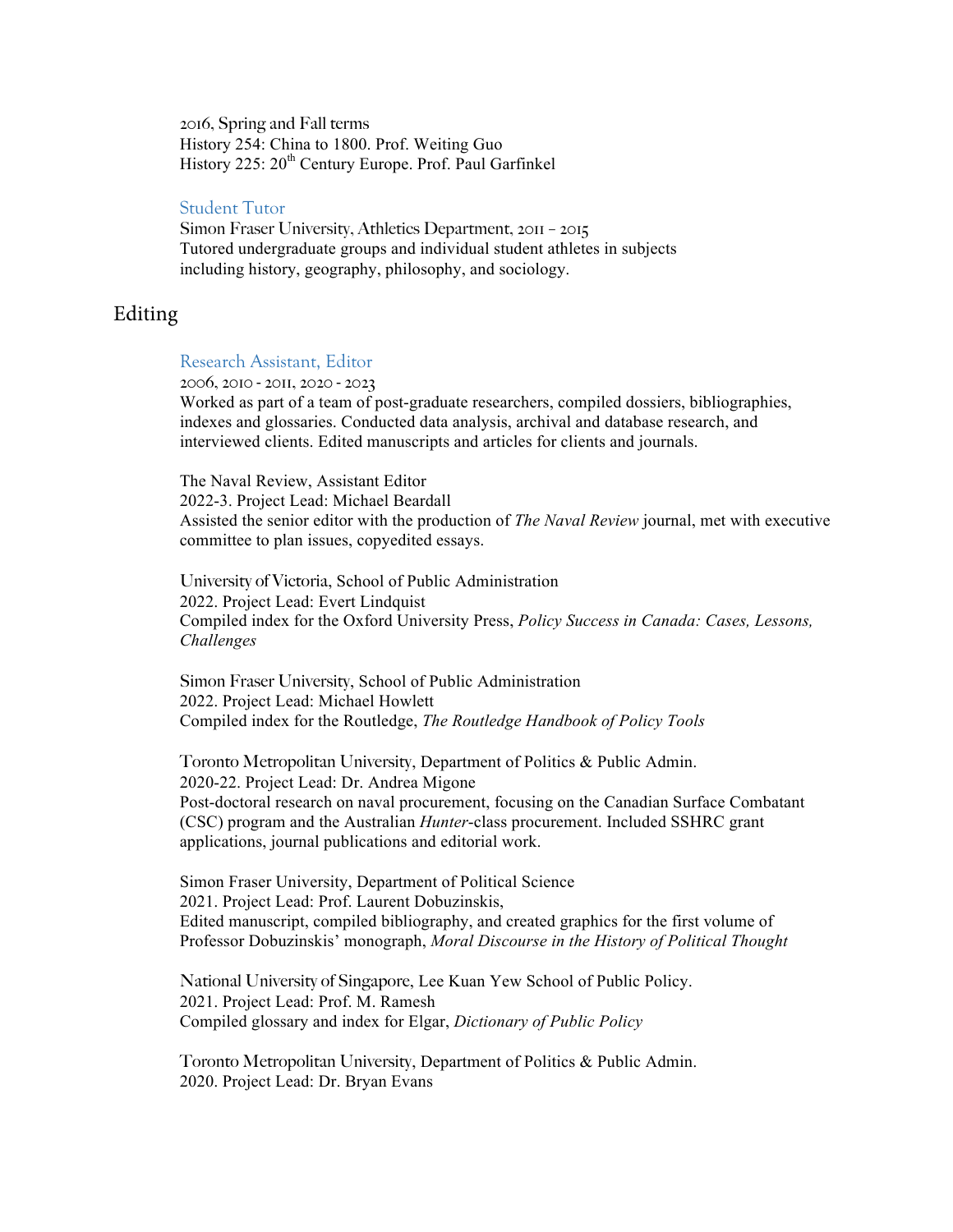Post-doctoral research on public policy instrumentation relating to deliberative democracy and participatory governance. Focused on climate change research.

Athabasca University, Department of Political Science. 2011. Project Lead: Dr. Mark Crawford. Graduate research investigating climate change related ENGOs in Canada. Publication: Jonathan Craft, et al. 'Assessing Policy Capacity for Climate Change Adaptation: Governance Arrangements, Resource Deployments, and Analytical Skills in Canadian Infrastructure Policy Making' *Review of Policy Research*, Vol. 30, No. 1, January 2013, 42–65

Toronto Metropolitan University, Department of Politics & Public Admin. 2010. Project Lead: Dr. Bryan Evans Graduate work compiling database of Canadian deputy ministers as part of investigation into policy capacity at the provincial level. Publication: Bryan Evans, et al. 'Assessing Policy Capacity in Canada's Public Services: Perspectives of Deputy and Assistant Deputy Ministers' *Canadian Public Administration*, Vol. 54. No. 2, June 2011, 217–234

Simon Fraser University, Department of Humanities. 2006. Project Lead: Dr. Robert Menzies Compiled bibliography for the website historyofmadness.ca

## Publications

#### Monographs

*The Development of British Naval Aviation, 1914-1918* History of the Royal Naval Air Service (RNAS) based on my PhD research for the Defence Studies Department at King's College London. June 2021, Routledge.

*Twelve Days in October: The Fate of the Grenadian Revolution* History of the Grenadian Revolution and the invasion of Grenada, 1979-1983, based on *Canadian War Studies Association* and Society for Military History research. Forthcoming, 2023, Lexington Books.

### Peer Reviewed Articles

'(Mis)Aligning Politicians and Admirals: Long-Term Procurement and the Canadian Surface Combatant Programme 1994-2021' coauthored with Andrea Migone (Toronto Metropolitan) and Michael Howlett (SFU), in *Journal of Canadian Public Administration*, Vol. 65, No. 1, March 2022, 28-51

'The Royal Naval Air Service & Anti-Submarine Warfare in the North Sea, 1917-1918' *British Journal for Military History*, Vol. 4, No. 2, 2018, 32-50.

#### Book Chapters

'The Royal Navy and the Origins of Strategic Bombing, 1917-1918' in *Seapower by Other Means*, ed. J. Overton (forthcoming)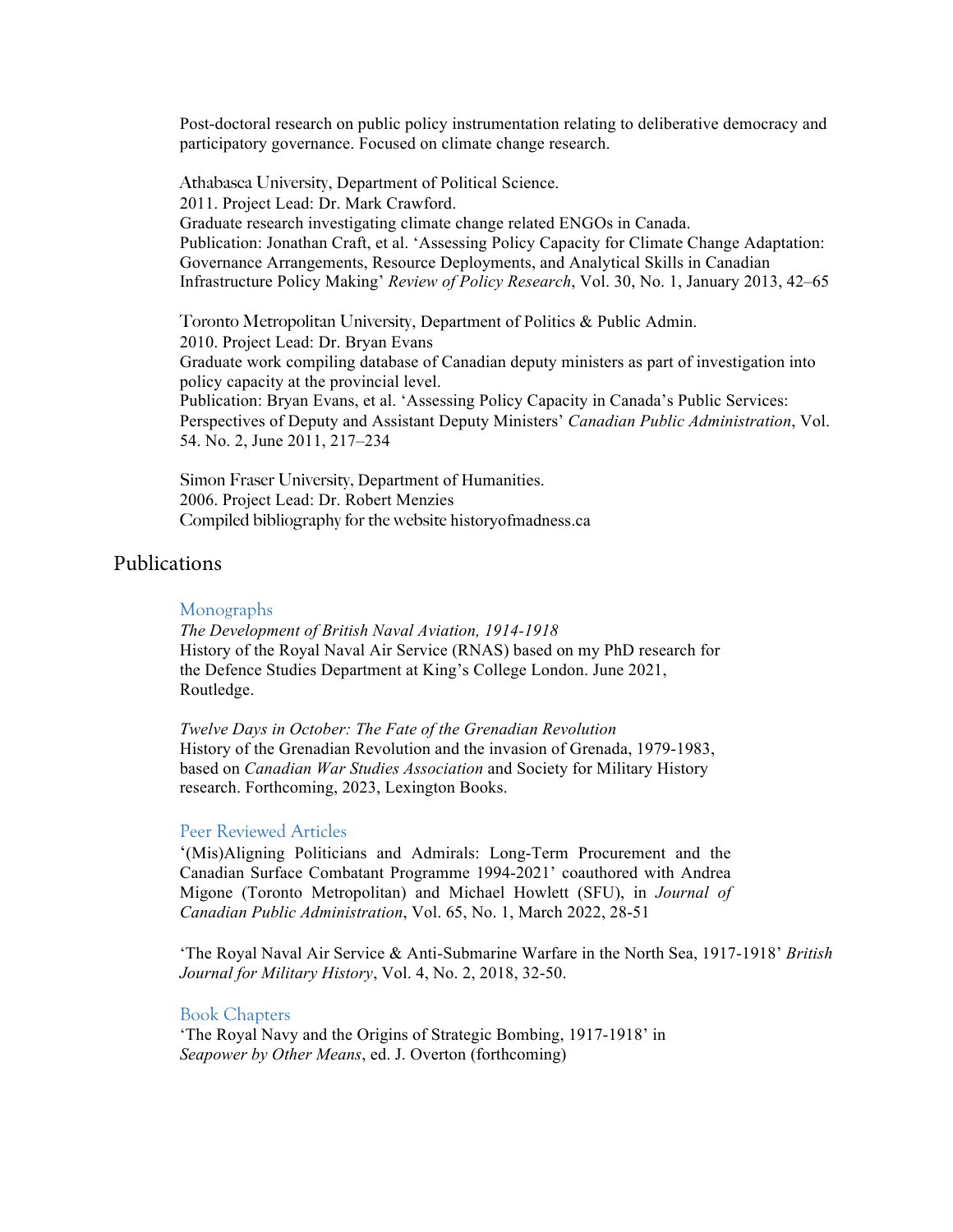'Royal Navy Trade Defence in the English Channel, 1914 – 1918' in *The Channel Islands in Anglo-French Maritime Relations, 1689-1918,* eds. Andrew Lambert, Jean de Prenuef, and Colin Partridge, Boydell and Brewer (forthcoming)

#### Book Reviews

'Manstan, Roy R. *The Listeners: U-boat Hunters during the Great War*. Middletown, CT: Wesleyan University Press, 2018' *Michigan War Studies Review*, July 2019.

'Gough, Barry. *Britannia's Navy on the West Coast of North America, 1812- 1914*. Victoria: Heritage House, 2016' *BC Studies*, No. 196, Winter 2017.

'Stahel, David. *Operation Typhoon: Hitler's March on Moscow, October 1941*. New York: Cambridge University Press, 2013; and Youssef Aboul-Enein and Basil Aboul-Enein. *The Secret War for the Middle East: The Influence of Axis and Allied Intelligence Operations during World War II*. Annapolis, MD: Naval Institute Press, 2013' *Journal of Military and Strategic Studies*, Vol. 16, No. 3, 2015.

'Krupar, Shiloh. *Hotspotter's Report: Military Fables of Toxic Waste*. Minneapolis: University of Minnesota Press, 2013' in, *Journal of Ecocriticism*, Vol. 4, No. 1, Spring 2014.

### Digital Media

'Ukraine war highlights the Canadian military's urgent need for a lifeline' with Andrea Migone, *The Conversation*, 12 April 2022

'Howlett: Navy, Air Force need to sell Canadian on their desperate need for new equipment' *Ottawa Citizen*, 13 December 2021

'Canada cannot claim Arctic sovereignty unless we find the political will to replace our submarines' *The Globe and Mail*, 23 July 2021

'Phormio, the Athenians, and the origins of the Peloponnesian War' *Canadian War Studies Association*, July 2021.

'After Trafalgar: The Royal Navy, 1806 – 1816' *Canadian War Studies Association*, September 2020.

'Operation Anaconda: Victory and Defeat in Afghanistan, March 2002' *Canadian War Studies Association*, July 2020.

'McMullen Naval History Symposium 2019: Conference Report' *Canadian War Studies Association*, September 2019.

'Unrestricted Submarine Warfare, 1917 - 1918' *Canadian War Studies Association*, July 2019.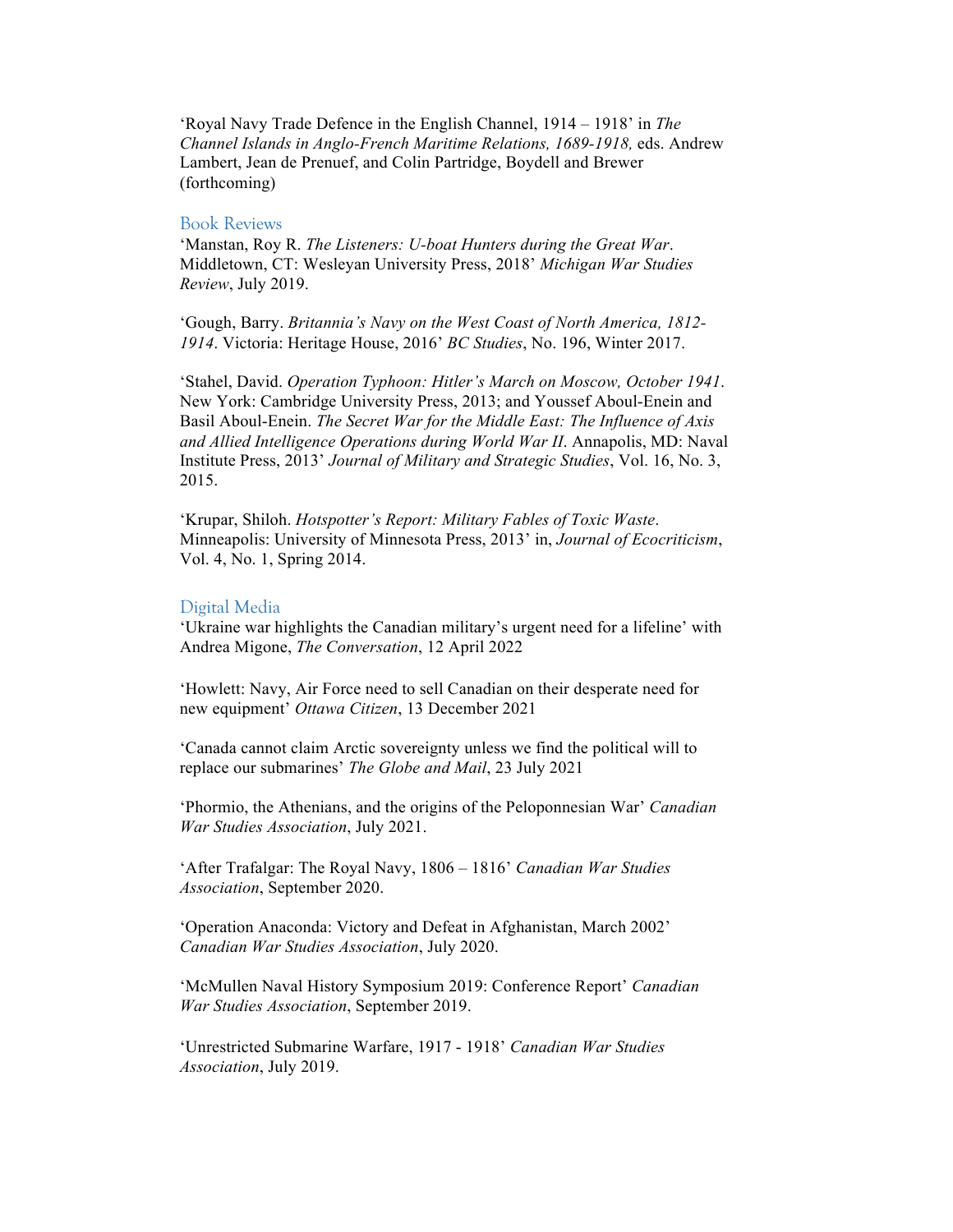'England and the Closing of the Middle Ages: The Battle of Bosworth, 22 August 1485' *Canadian War Studies Association*, 2019.

'Operation Urgent Fury, Cold War Crisis in Grenada, October – November 1983' *Canadian War Studies Association*, 2018.

'Master of the Seas of the Two Indies: The Naval Career of Admiral Sir George Pocock' *Canadian War Studies Association*, 2018.

'Captain Charles Middleton and the Seven Years' War' *Canadian War Studies Association*, 2017.

'Reflections on the 2017 McMullen Naval History Symposium' *Canadian War Studies Association*, 2017.

'Keeping the Genie in the Bottle: RNAS Anti-Submarine Warfare, 1912-1916' *Defence-in-Depth*, 2016.

'Combined Joint Task Force – Operation Inherent Resolve: The Air Campaign, Effectiveness, Part III' *Canadian War Studies Association*, 2016.

'Combined Joint Task Force – Operation Inherent Resolve: The Air Campaign, Effectiveness, Part II' *Canadian War Studies Association*, 2016.

'The Effectiveness of Air Power against the Islamic State: Operation Inherent Resolve' *Canadian War Studies Association*, 2015.

'Armour Tactics at the Battle of 73 Easting, 26 February 1991' *Canadian War Studies Association*, 2015.

'Bunker Hill, 17 June 1775: Amphibious and Infantry Operations' *Canadian War Studies Association*, 2015.

'Infantry Tactics at the Battle of Crecy, 1346' *Canadian War Studies Association*, 2015.

'NATO's Interim Spearhead Force' *Airspace Historian*, 2014.

'Any Other Name: The Origin of HMS Dreadnought (SSN, S101)' *Airspace Historian*, 2014.

'Russian Operational Art of War in Crimea, March 2014' *Airspace Historian*, 2014.

'The Development of the Tank in Britain' *Airspace Historian*, 2014.

'Thomas Cochrane and the Battle of the Basque Roads, April 1809' *Airspace Historian*, 2014.

'Breaking the Line: Cavalry Tactics at Balaklava' *Airspace Historian*, 2013.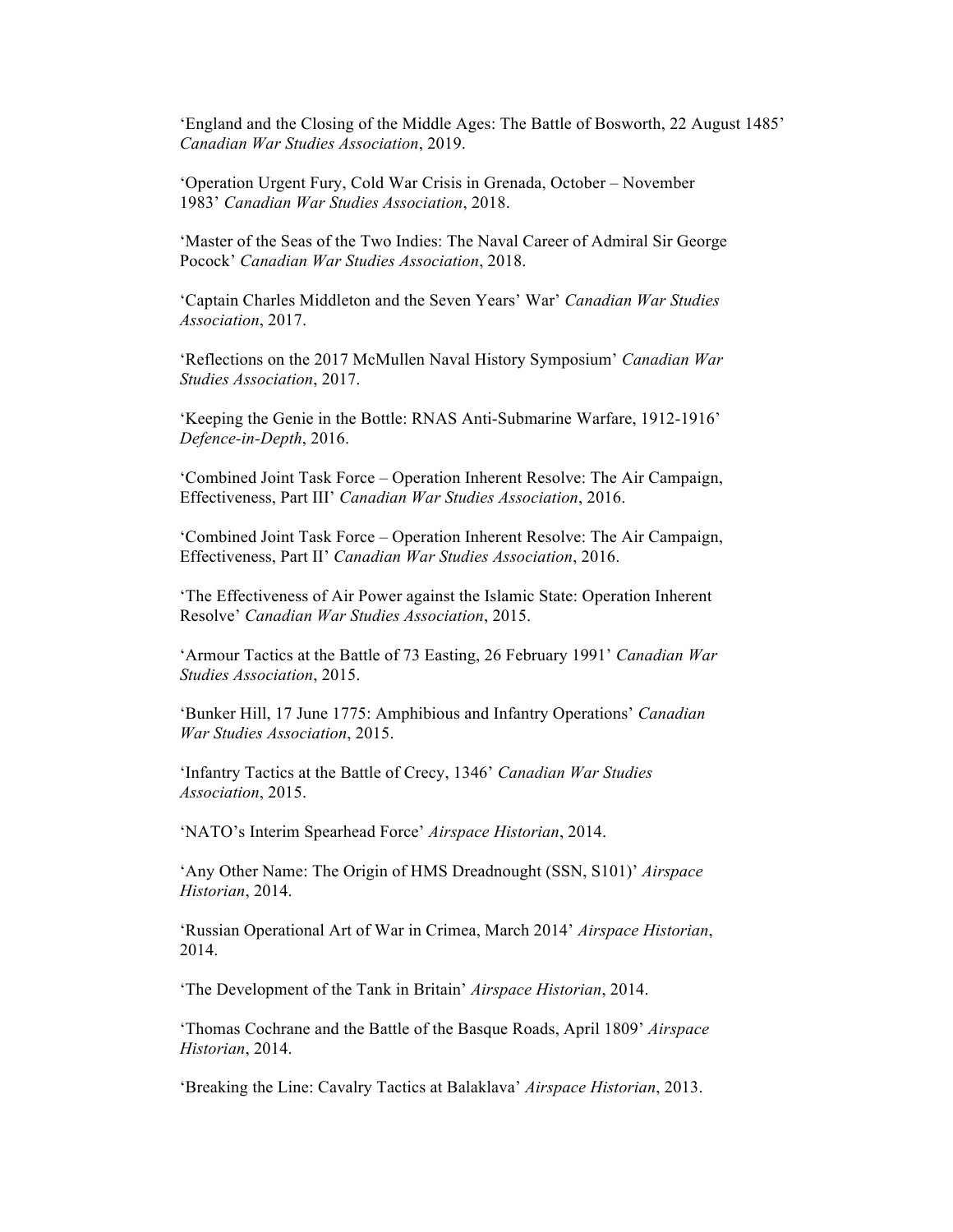'Nelson's Touch: Lord Exmouth and the Bombardment of Algiers, 1816' *Airspace Historian*, 2013.

'HMS Inflexible: Scion of the Mediterranean Fleet' *Airspace Historian*, 2013.

'Sea Harrier FRS1: Operation Corporate' *Airspace Historian*, 2013.

'Hawker Sea Fury, Korean Operations' *Airspace Historian*, 2013.

#### Working Papers

'Canadian Naval Policy, 1945-2000' Monograph proposal for SSHRC grant application post-doctoral research on the Royal Canadian Navy as a component of national defence policy.

'Thucydides, Official Historian or IR Prophet?' Journal article discussing trends in recent military history and political science publications related to Thucydides.

'Victorian Naval Policy, 1837 – 1901' Monograph proposal for SSHRC grant application post-doctoral research on the political and administrative history of the Royal Navy during the  $19<sup>th</sup>$  century.

'The Air Division of the Naval Staff' Journal article draft based on unpublished archival research on the Air Division of the Naval Staff of the Royal Navy, 1918 – 1919. Presented at the 2021 McMullen naval history symposium.

'Richard Phillimore and the Flying Squadron of the Grand Fleet' Journal article draft based on archival research on Admiral Commanding Aircraft (ACA) Richard Phillimore, CO of the Flying Squadron of the Grand Fleet, 1918.

'The Naval Policy of Lord Salisbury' Journal article based on historiographical research on the late Victorian naval and imperial defence policy of Lord Salisbury, Unionist PM, 1885 – 1902.

'Firepower and the Origins of Modern Warfare' Journal article draft based on archival and historiographical research on the development of firepower intensive warfare between 1900 – 1920.

'Global Hegemony in the Nuclear Era' Proposal for monograph length international relations and global diplomacy project examining the application of military power to international relations after 1945.

'Murray Sueter and the Development of the Tank in Britain' Journal article draft based on PhD archival research. Presented at the 17th Annual Graduate Strategic Studies Conference, 2015, University of Calgary.

'The Fairey Flycatcher' forthcoming *Airspace Historian* article on the development of the Royal Air Force's Fairey Flycatcher aircraft.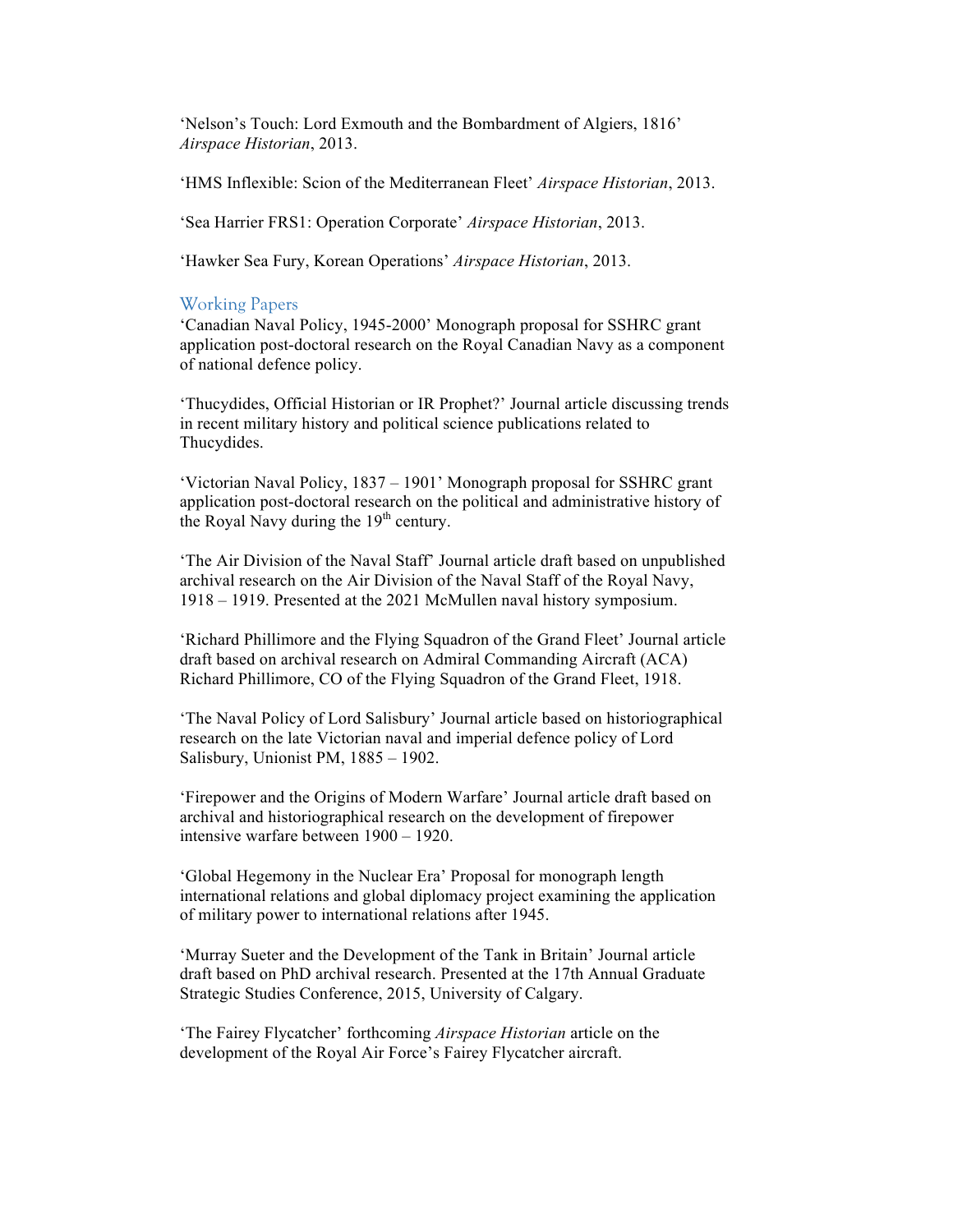'Joint Force Harrier' forthcoming *Airspace Historian* article on the formation, operations, and dismantling of the Royal Air Force and Royal Navy's Joint Force Harrier concept.

'Cyril Newall, 1st Baron Newall' forthcoming *Canadian War Studies Association* article focusing on Chief of the Air Staff Newall and his underappreciated command during the Battle of Britain.

'Maritime Operations of the Nine Years War' forthcoming *Canadian War Studies Association* article narrating the naval and amphibious operations of the Nine Years War, 1688 – 1697.

'Marcus Agrippa' forthcoming *Canadian War Studies Association* article focusing on Agrippa's command influence at the Battle of Actium, 31 BC.

'Rome, Carthage and the First Punic War' forthcoming *Canadian War Studies Association* article focusing the political and military events that led to the decisive battle of Aegates Islands (241 BC) during Rome's first war with Carthage.

'Decius and the Battle of Arbitus, 251 AD' forthcoming *Canadian War Studies Association* article examining the Crisis of the Third Century and the disaster that befell Emperor Decius in battle against the Goths.

'Operation Mercury, May - June 1941' forthcoming *Canadian War Studies Association* article examining the invasion of Crete in 1941.

'The Battle of the Coral Sea, 4-8 May 1942' forthcoming *Canadian War Studies Association* article examining the prelude to the Battle of Midway in 1942

'Air War Vietnam' forthcoming *Canadian War Studies Association* article on the Rolling Thunder bombing campaign and the use of air power during the Vietnam War, 1964-1968

# **Conferences**

#### Presentations

'The Royal Navy, the Air Ministry, and the Air Division of the Naval Staff, 1918-1919' for the McMullen Naval History Symposium, 23-24 September 2021

'Aligning Politicians and Admirals: The Problems of Long-Term Procurement in The Canadian Surface Combatant Programme, 1994-2021' with Andrea Migone, for the 2021 International Conference on Public Policy (ICPP5), 5-9 July 2021

'Strategy and Delivery: The (Mis?)Alignment of Doctrine and Government Goals in the 2000- 2020 Canadian Frigate Programme' with Andrea Migone, for the Canadian Association of Programs in Public Administration (CAPPA)  $9<sup>th</sup>$  Annual Conference, 2-4 June 2021, & the Canadian Political Science Association (CPSA) Annual Conference, 7-10 June 2021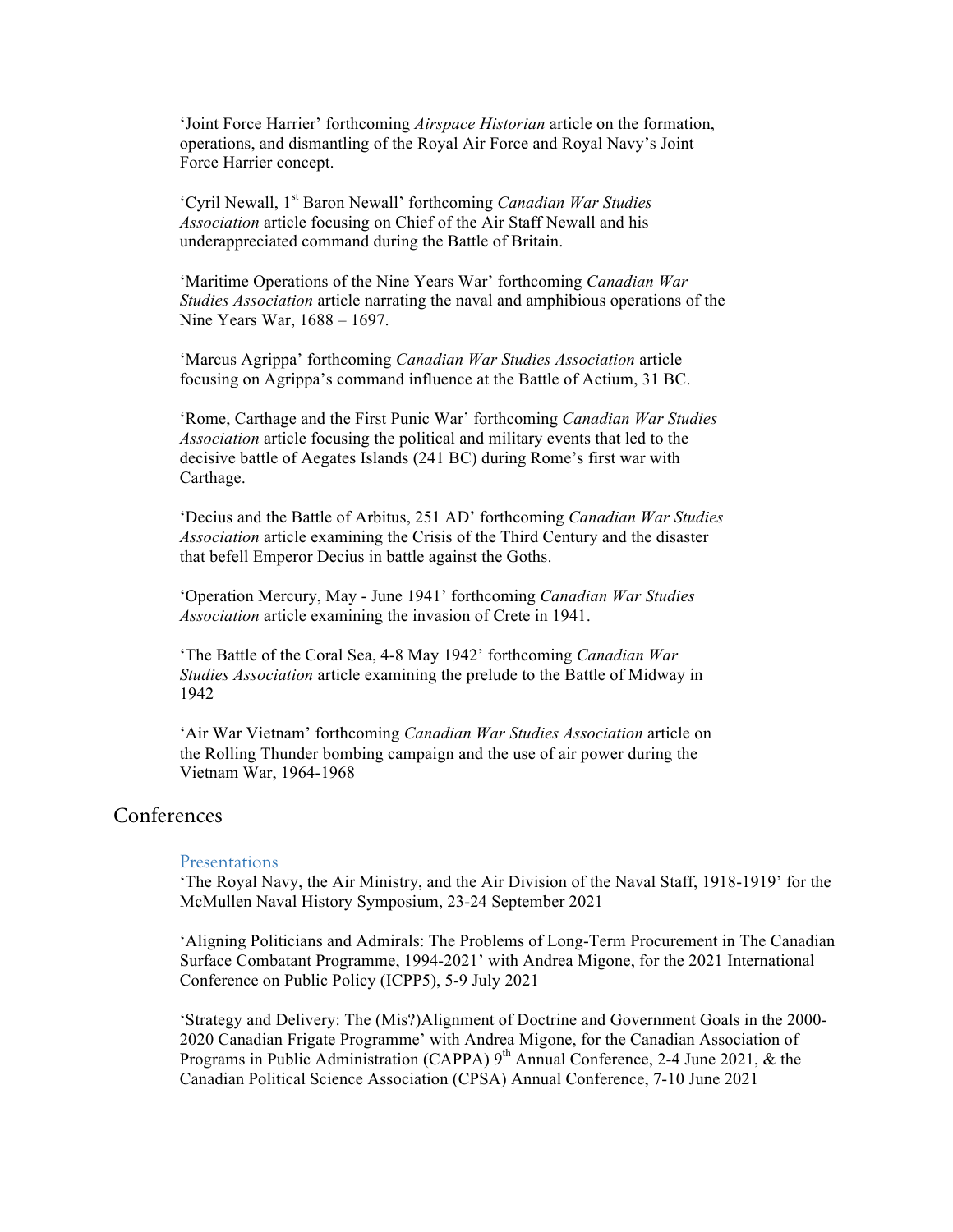'Twelve Days in October: Planning Operation Urgent Fury' for the Society for Military History  $87<sup>th</sup>$  Annual Meeting, Washington, DC, 30 April – 3 May 2020 [approved; conference cancelled]. Presented at the SMH  $88<sup>th</sup>$  conference,  $20 - 23$  May 2021

'Naval Aviation and the Grand Fleet, from Airships to Aircraft Carriers' for the McMullen Naval History Symposium, 19-20 September 2019

'Defending the Channel in War Time, 1914-1918' for the Henry Euler Memorial Trust Anglo-French International Symposium, Alderney, 5-6 September 2019

'RNAS Anti-Submarine Warfare, 1917-1918' for the McMullen Naval History Symposium, 14- 15 September 2017.

'Warfare in Three Dimensions: RNAS anti-submarine warfare, 1912-1916' for the First World War at Sea conference, National Maritime Museum, Greenwich, UK, June 2016

'Air Power in Transition: The Military Education and Training Establishment of the RAF, 1918-1925' for the Military Education and Empire, 1854-1948 conference, Royal Military College, Kingston, 5 & 6 November 2015

'From Jutland to Tondern: The Grand Fleet's Naval Aviation Revolution, 1916-1918' for the McMullen Naval History Symposium, United States Naval Academy, Annapolis, 17 & 18 September 2015

'Murray Sueter and the Development of the Tank: A Cautionary Note' for the  $17<sup>th</sup>$  Annual Graduate Strategic Studies Conference, University of Calgary, 6 & 7 March 2015

'Take to the Air: The Doctrinal Development of Britain's First Fleet Air Arm, 1914-18' for the Third Annual Defence Studies Department PhD Student Research conference, Joint Services Command & Staff College, Shrivenham, UK, 21-23 July 2014.

'Carriers for the Grand Fleet: Richard Phillimore and the development of the Flying Squadron' for the 16<sup>th</sup> Annual Graduate Strategic Studies Conference: Security, Strategy, and Defence, University of Calgary, 27 February to 1 March 2014.

'British First World War Naval Aviation Doctrine' for the Second Annual Defence Studies Department PhD Student Research Conference, Joint Services Command & Staff College, Shrivenham, UK, 22 & 23 July 2013.

#### In Attendance

Society for Military History 86<sup>th</sup> Annual Meeting, Columbus, OH, 9-12 May, 2019.

Maritime Security Challenges Conference, Victoria, BC, 15-16 October 2018.

Vimy 2017: From Both Sides of the Ridge, University of Calgary, 20-22 April, 2017.

19<sup>th</sup> Annual Graduate Strategic Studies Conference, University of Calgary, 16-17 March 2017.

The Anglo-German Naval Arms Race and the First World War at Sea, National Museum of the Royal Navy, Portsmouth, UK, 16-18 July 2014.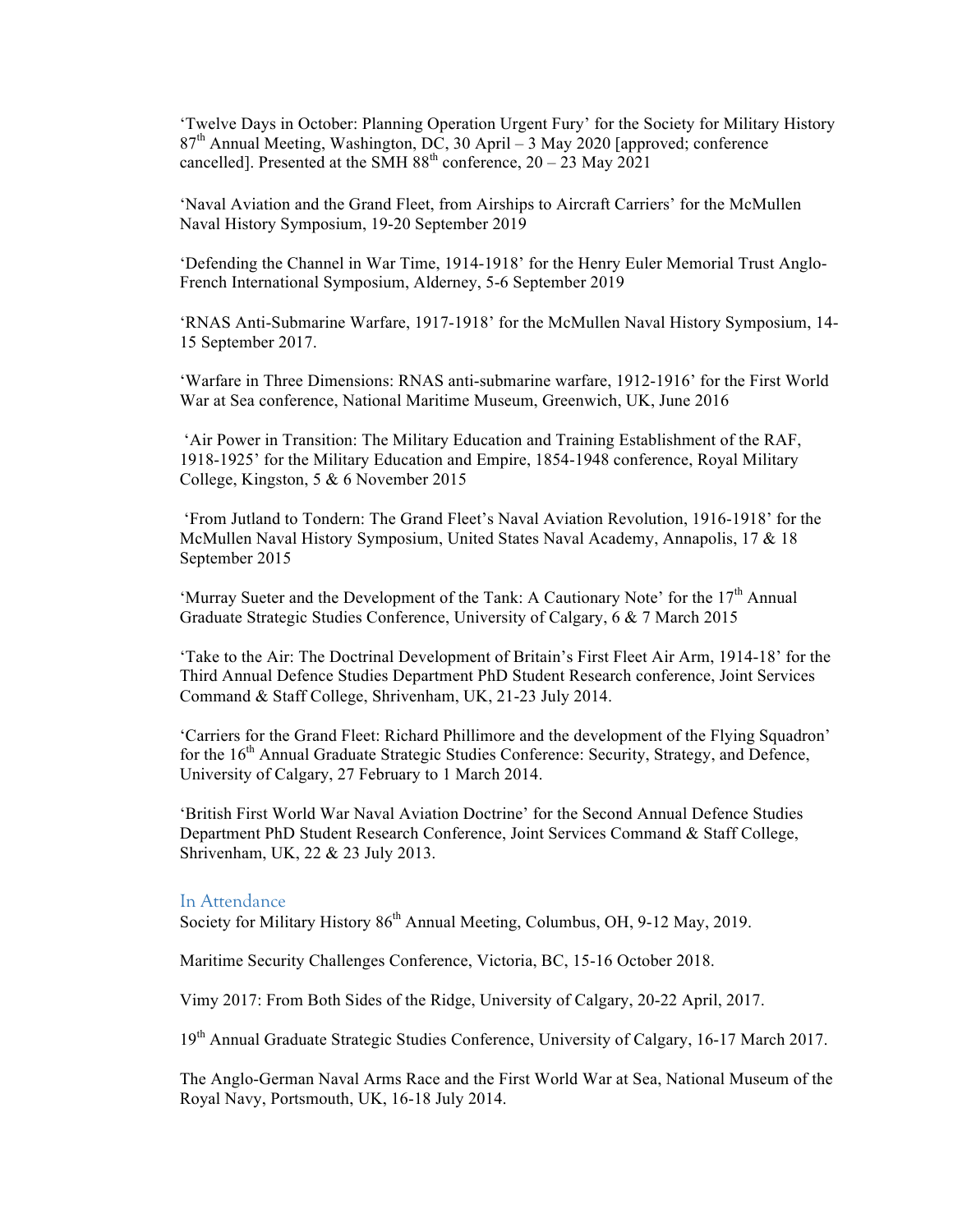# Research Blogs

Founder: *Canadian War Studies Association* & *Airspace Historian* cawarstudies.wordpress.com airspacehistorian.wordpress.com 2014 - present Interdisciplinary research blogs, publishing long-form research projects focusing on war studies and official military and naval history.

# Grants & Funding

Graduate School Conference Fund, King's College London 2016

School of Social Science and Public Policy Small Bursary, King's College London 2014, 2016

Defence Studies Department PhD Student Research Fund, King's College London 2013, 2016

Birks Family Foundation Bursary, Simon Fraser University 2006

Summit Scholarship, Simon Fraser University 2004